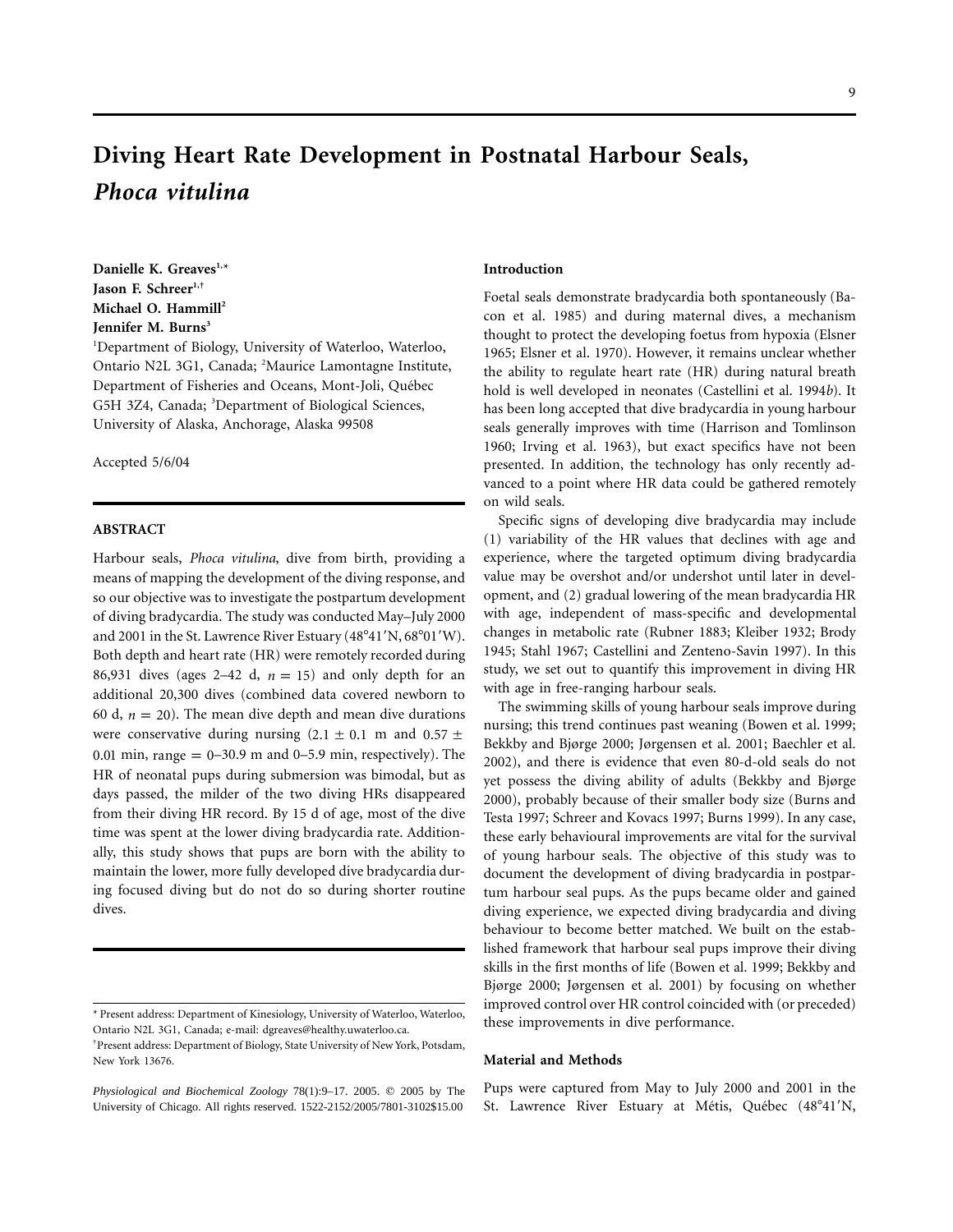|  |  |  |  |  |  |  | 10 D. K. Greaves, J. F. Schreer, M. O. Hammill, and J. M. Burns |  |  |  |  |
|--|--|--|--|--|--|--|-----------------------------------------------------------------|--|--|--|--|
|--|--|--|--|--|--|--|-----------------------------------------------------------------|--|--|--|--|

| Seal Tag | Mass First |                               | Date First    | No.                      |                                    |               |  |
|----------|------------|-------------------------------|---------------|--------------------------|------------------------------------|---------------|--|
| No.      | Sex        | Capture $(\pm .5 \text{ kg})$ | Deployment    | Deployments <sup>a</sup> | Ages Covered $(d)^b$               | Recorder Type |  |
| 3925     | F          | 12.5                          | May 25, 2001  | 3                        | $3-8$ , $17-26$                    | $LTD-100$     |  |
| 3934     | М          | 13.0                          | May 27, 2001  | $\overline{4}$           | $4 - 22$                           | $LTD-100$     |  |
| 3939     | F          | 13.5                          | May 29, 2001  | 2                        | $5 - 10, 18 - 23$                  | $LTD-100$     |  |
| 3940     | F          | 14.0                          | June 1, 2001  | 4                        | $6-11, 16-30$                      | $LTD-100/Mk8$ |  |
| 3942     | F          | 12.5                          | June 25, 2001 | 1                        | $27 - 34$                          | $LTD-100$     |  |
| 3943     | М          | 12.0                          | June 2, 2001  | 1                        | $2 - 7$                            | $LTD-100$     |  |
| 3945     | F          | 15.0                          | June 6, 2001  | 1                        | $8 - 13$                           | Mk8           |  |
| 3946     | F          | 13.0                          | June 14, 2001 | 1                        | $12 - 15$                          | $LTD-100$     |  |
| 3948     | M          | 18.0                          | June 8, 2001  | $\mathbf{1}$             | $13 - 18$                          | Mk8           |  |
| 3958     | М          | 19.0                          | June 17, 2001 |                          | $15 - 20$                          | Mk8           |  |
| 4240     | F          | 11.0                          | May 25, 2001  | 1                        | $0-8^\circ$                        | $LTD-100$     |  |
| 4250     | F          | 11.0                          | June 14, 2001 | 3                        | $8-19$ , 23-42, 43-60 <sup>c</sup> | LTD-100/Mk8   |  |
| 6011     | M          | 16.5                          | June 2, 2000  | 1                        | $10 - 16^{\circ}$                  | $LTD-100$     |  |
| 6015     | F          | 15.0                          | June 4, 2000  | $\mathbf{1}$             | $8-15$ <sup>c</sup>                | $LTD-100$     |  |
| 6023     | М          | 18.0                          | June 11, 2000 |                          | $18 - 23$                          | $LTD-100$     |  |
| 6031     | F          | 8.5                           | June 21, 2000 | 1                        | $10 - 16$                          | $LTD-100$     |  |
| 6038     | М          | 12.0                          | May 22, 2000  | $\mathbf{1}$             | $2-6^\circ$                        | $LTD-100$     |  |
| 6049     | F          | 10.0                          | June 14, 2000 | 1                        | $19 - 26^{\circ}$                  | $LTD-100$     |  |
| 6050     | F          | 12.0                          | May 27, 2000  | 2                        | $2-7, 8-14$ °                      | $LTD-100$     |  |
| 6055     | F          | 13.0                          | May 31, 2000  | 2                        | $4-8, 9-17$ °                      | $LTD-100$     |  |

Table 1: Summary of equipment deployments on harbour seal pups at Métis, Québec, 2000 and 2001

<sup>a</sup> Only deployments yielding useable data are presented.

<sup>b</sup> Age backcalculated from mass at first capture using a mean daily growth rate of 0.54 kg/d and initial birth mass of 11.1 kg (Dubé et al. 2003).

<sup>c</sup> Only time-depth recorder data available.

068°01'W) using a modified dip net (2-m aluminum handle, 1-m hoop) and an 8-m inflatable boat with a 30-hp outboard motor. Mass ( $\pm$  0.5 kg) and sex were noted, a numbered flipper tag was placed in the interdigital webbing of one hind flipper (Jumbo Rototag, Dalton, England), and a numbered pyramid head tag (Dalton, England; Hall et al. 2000) was glued to the fur covering the head (5-Cure Marine Epoxy, Industrial Formulators, or Loctite 422 cyanoacrylate glue and 7452 accelerator, Loctite, Mississauga, Ontario). A VHF radio transmitter  $(4.0 \times 2.0 \text{ cm}$  cylindrical, model A1-2, Holohil, Carp, Ontario, or custom model, Lotek, St. John's, Newfoundland) was also glued caudal to the head tag. The pups were lightly manually restrained in the boat to attach the equipment and then released. Tracking from the boat was done using a portable receiver and Yagi antenna (R2000, ATS, Isanti, MN).

Direct observations of pups at birth were not possible. Therefore, we estimated the age by backcalculation by subtracting a birth mass of 11.1 kg from the mass at first capture and dividing the difference by the daily growth rate (Dubé et al. 2003). A daily growth rate of 0.54 kg/d ( $SE = 0.14$ ,  $n = 194$ ; Dubé et al. 2003) was used, which is similar to the growth rate of  $0.50 \pm 0.13$  kg/d we obtained from 10 noninstrumented pups in 2000. To minimize error due to nonlinear mass gain (Bowen et al. 2001), all age estimates were made from initial mass values

of less than 20 kg (mean =  $13.5 \pm 0.5$  kg,  $n = 20$ ). Four individuals (20%) were newborn at first capture  $(\leq 11.1 \text{ kg})$ .

Pups were also outfitted with a heart rate recorder (HTR). Sterile electrodes constructed of  $1.0 \times 0.25$ -cm cylindrical, gold RCA-type connectors were implanted subcutaneously via a 1 cm incision (20 mg Lidocaine). These electrodes were attached to waterproof coaxial cables (20 cm) of the HR transmitter unit (Polar Electro Oy, Kempele, Finland, modified for marine mammals by Wildlife Computers, Redmond, WA) using conductive epoxy (Chemtronics, Kennesaw, GA). The R-R intervals were archived by the HTR that was affixed within 10 cm of the transmitter unit. Before deployment, the setup was field tested using a Polar HR receiver watch (Polar Beat).

To monitor diving activity in conjunction with HR, a timedepth recorder (TDR; LTD100, Lotek, or Mk8, Wildlife Computers, maximum total equipment  $load = 2.0\%$  body weight) was glued to the fur between the scapulae (see Table 1). All equipment was removed (by clipping fur under the attachment site) after final recapture, if no weight gain had occurred, or if the electrode sites appeared infected. The two 1-cm electrode incisions were then irrigated with Betadyne, treated with antibacterial ointment, and left unsutured to allow healing to proceed naturally. To extend observations past weaning (when direct recaptures become unlikely), release mechanism units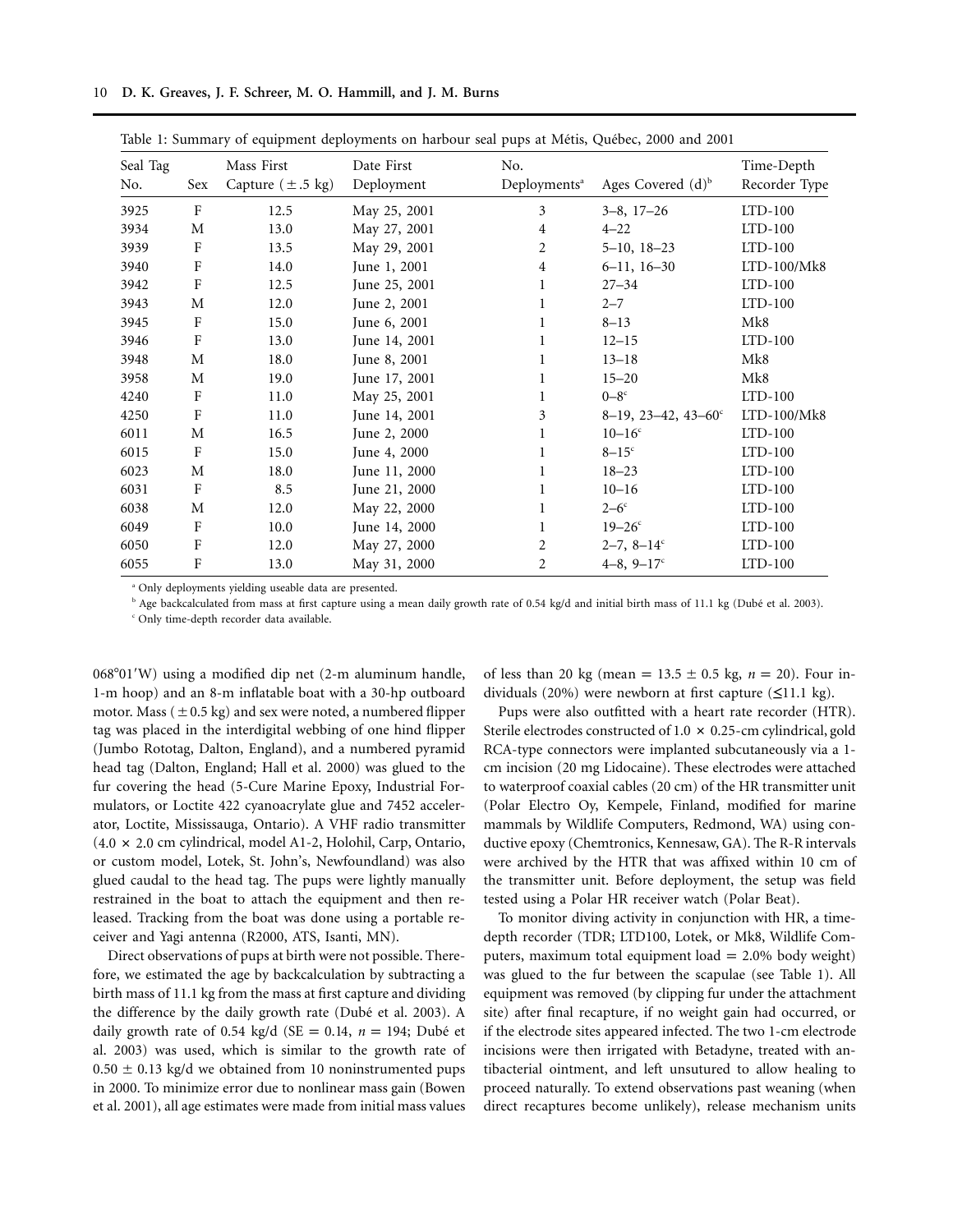

Figure 1. Diving HR of harbour seal pups at Métis, Québec, 2000 and 2001. In *A*, overall diving HR decreased more sharply with age than either the mild bradycardia or the fully developed bradycardia shown in *B*. Open symbols represent weaned individuals.  $n = 15$  seals, 85,931 dives.

carrying the TDR and HTR (Hammill et al. 1999) were attached to eight seals  $(>20 \text{ kg})$ .

The HTR uses signal processing to interpret raw EKG and produce the R-R interval. The system uses peak voltage to signal a heartbeat. To validate this, we collected raw EKG tracings in the field using a portable EKG and compared them with the R-R value produced by the HTR (Pearson coefficient  $= 0.72$ , *P* < 0.0001). False "heartbeats" caused by sudden movement were recorded either as 207 beats/min or as values > 230 beats/ min, prompting us to filter these out later during analysis. The HR data was also corrected for instrumental time drift relative to the depth data recorded simultaneously.

A dive was defined as submergence below 1.0 m for more than 5 s. The 1.0-m depth criterion accounted for wave action, differential TDR placement, and body growth. The Wildlife Computers TDR required manual zero-offset correction to re-



Figure 2. Sample frequency histograms of diving HR of 13 young harbour seal pups aged newborn to 17 d. The unimodal trend continued to 42 d of age (not shown); 533 h of diving HR shown.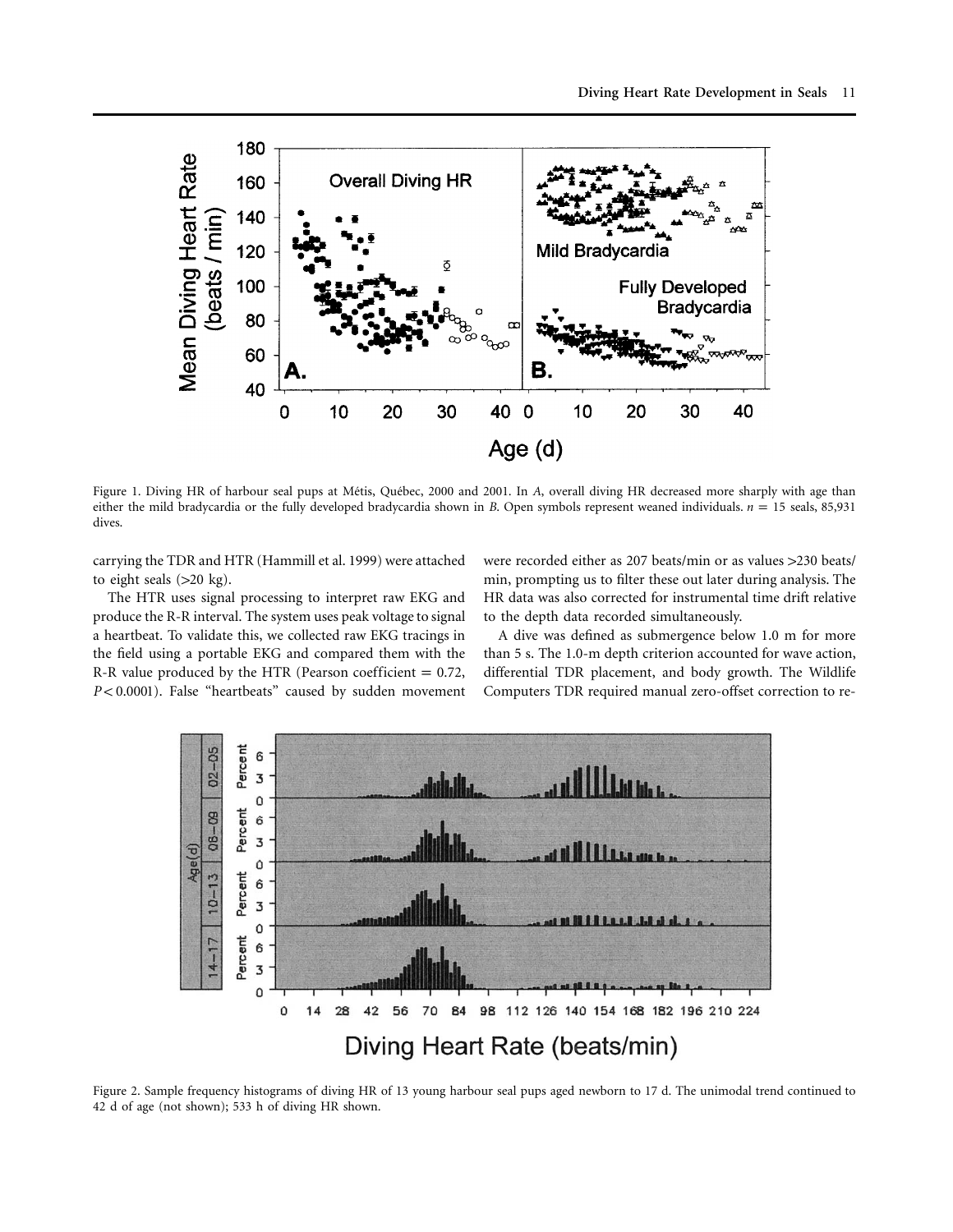

Figure 3. Example of the HR tracing of a free-ranging harbour seal pup while diving (tag 3925). Dive depth (*top*) and corresponding HR (*bottom*) at age = 3 d (*A*) and 21 d (*B*).



Figure 4. Focused diving in young harbour seal pups. A, Age distribution profile of long dives (>107 s; the top 5%). *B*, Mean diving HR (+SEM error bars) during focused dives. Open symbols represent weaned pups.  $n = 15$  seals, 4,582 long dives.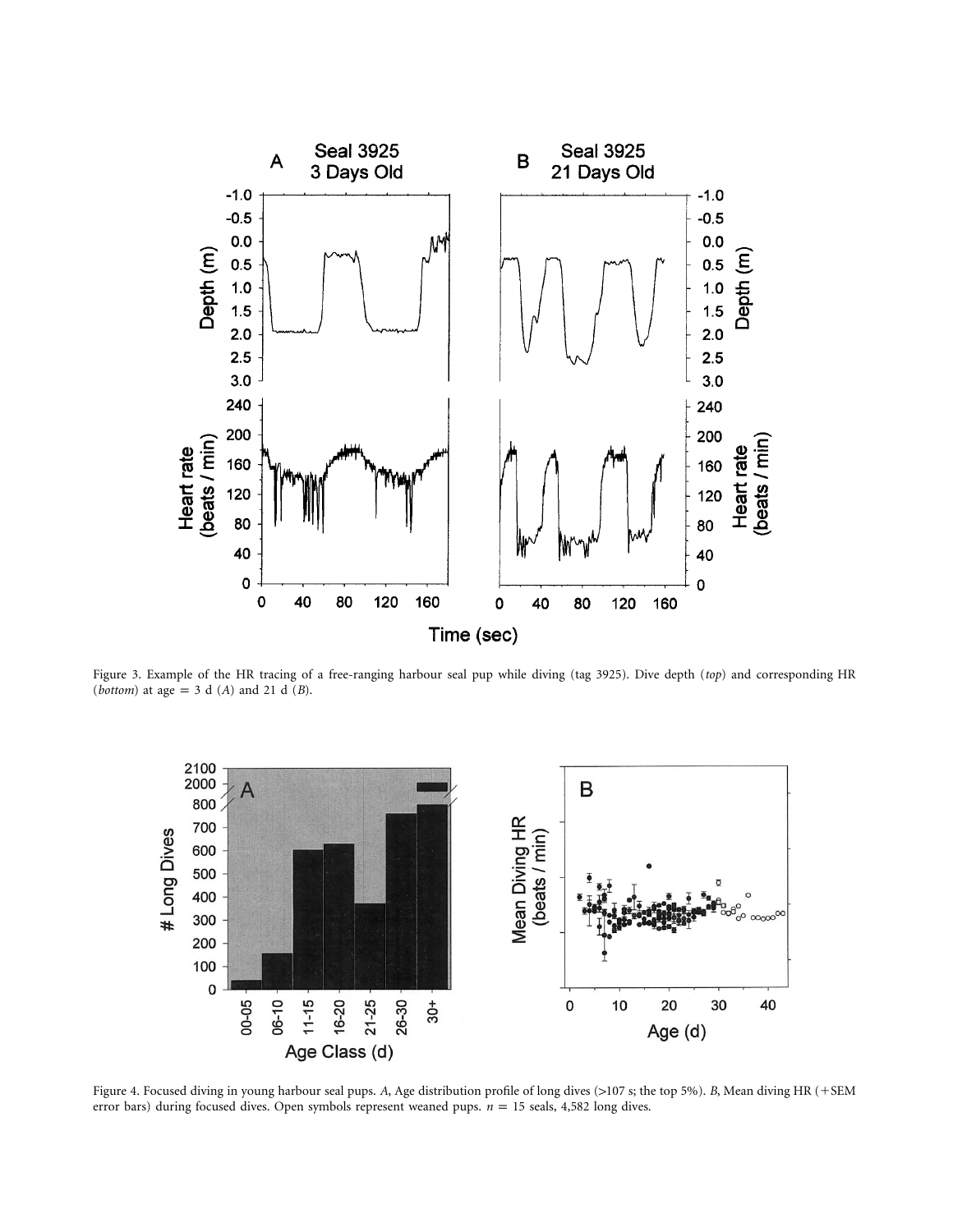

Figure 5. Example of an HR tracing during focused diving from a 3 d-old pup (tag 6055). Dive depth (*top*) and corresponding HR (*bottom*) are shown.

calibrate the pressure transducer. All Mk8 data were manually graphed, and noisy segments were deleted (following Lesage et al. 1999; Jørgensen et al. 2001). The Lotek TDR data required correcting for negative pressure values that occurred sporadically while the instrument was at sea level.

The diving HR was subdivided into mild diving bradycardia and fully developed diving bradycardia on the basis of histograms of diving HR that were constructed for every animal (Fig. 1). An observed node at 100 beats/min consistently divided these two diving HR peaks into mild and fully developed diving bradycardia. Software programs were written in SAS (v. 8.01, SAS Institute) to separate the data set into dives and to

calculate descriptive statistics on the following variables: dive depth, dive duration, proportion of dives by shape, overall diving HR, mild diving bradycardia HR, and fully developed diving bradycardia HR. The daily means presented are the means of each individual seal of the given age.

Dives were classified into four shapes: square (25% of dive time spent in descent, 50% of dive time spent at bottom depth, 25% of dive time spent in ascent), triangle (50% descent, 50% ascent), skewed left (75% descent, 25% ascent), and skewed right-shaped dives (25% descent, 75% ascent; Schreer and Testa 1996; Schreer et al. 2001). Hybrids (intermediate-shaped dives) were not included in the shape analysis (5% or 5,961 of 106,691 dives, following Schreer et al. 2001).

Unpaired *t*-tests (PROC TTEST,  $\alpha = 0.05$ ) were used to test for differences between the following: maximum daily dive depth before and after weaning, mean daily dive depth before and after weaning, maximum daily dive duration before and after weaning, and mean daily dive duration before and after weaning. The *t*-tests of the proportions were used to test the proportion of square dives before and after weaning and the proportion of skewed left-shaped dives before and after weaning. Uneven sampling over the study period prevented a repeated-measures analysis and also regressions of these data. Mean and maximum daily statistics were calculated, but least squares linear regressions could not be made because individual animals provided dependent data spanning several days.

#### **Results**

Twenty-four animals were equipped in 2000 and 2001, and 49 deployments were made. Eight deployments did not produce useable HR or depth data because of nonrecovery, data corruption, electrode failure, or cracked/flooded TDRs. Six deployments provided only HR data (because of a lost or damaged TDR) and, without the corresponding depth measurements, were therefore not useable in this study. Only the TDR data were available from seven other deployments, which were included in the analysis of dive behaviour (dive depth, dive duration, and dive shape). The analysis of HR development was completed on 86,931 dives from 15 individuals 2–42 d of age (Table 1). A total of 100,730 (nonhybrid) dives were used in the analysis of depth shape. The analysis of dive behaviour development was then completed on 106,691 dives from 20 individuals spanning in age from newborn to 60 d.

We observed what appeared to be a decline in overall mean diving HR (both modes together) especially in the first 15 d of life (Fig. 1*A*). However, on closer inspection of the frequency histograms by age, the diving HR in these young harbour seal pups was distinctly bimodal (Figs. 1*B*, 2;  $n = 13$  individuals). That is, during diving, there was a "mild bradycardia" mode that was separate and distinct from a "fully developed bradycardia" mode, separated by a trough at 100 beats/min. Furthermore, the centre values of these two modes did not decline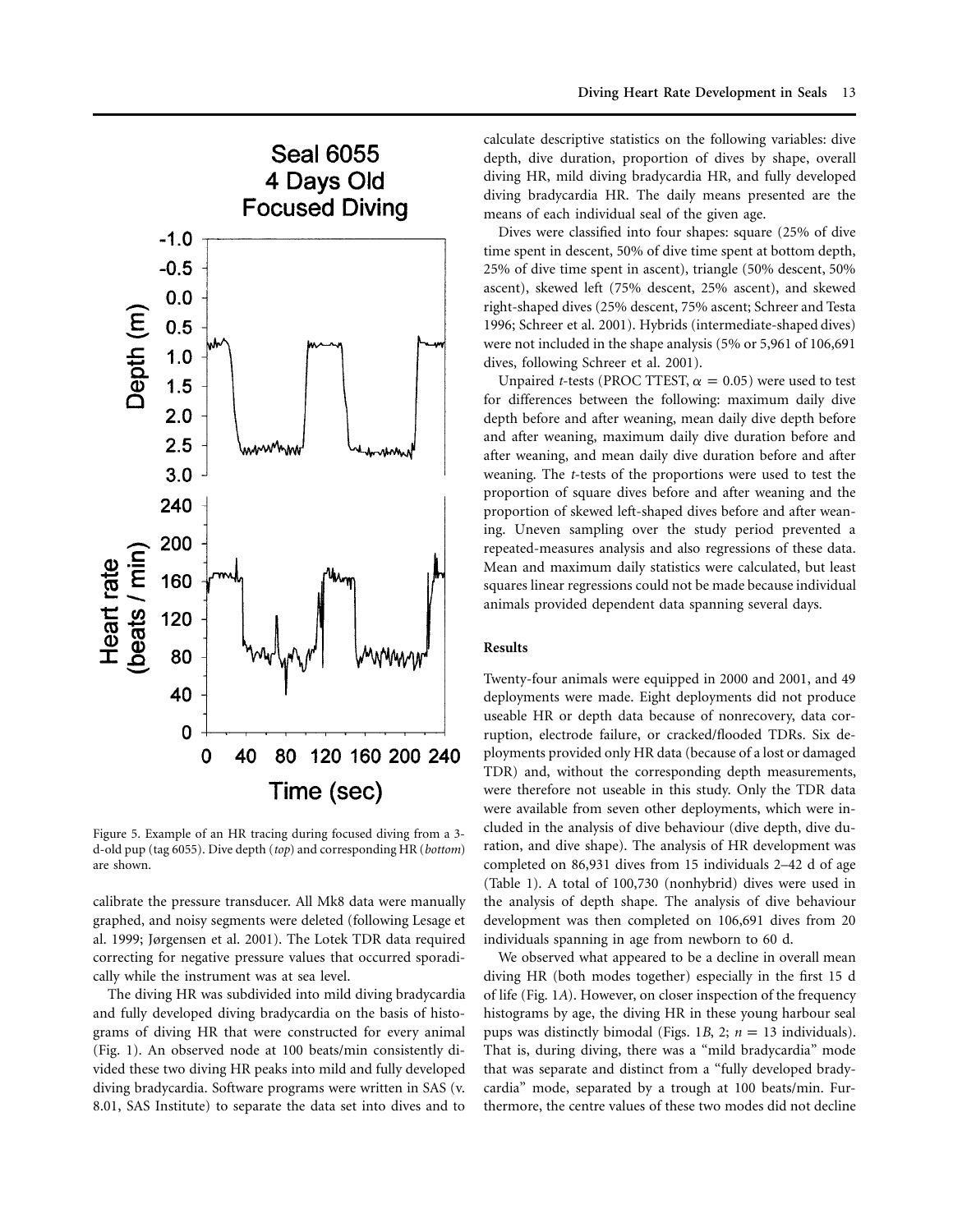

Figure 6. Diving behaviour of harbour seal pups at Métis, Québec, 2000 and 2001. *A*, Mean dive depth. *B*, Mean dive duration (+SEM error bars). *C*, Maximum dive depth. *D*, Maximum dive duration. Open symbols represent weaned pups.  $n = 20$  seals, 106,691 dives.

enough with age to account for the initial observation that overall diving HR decreased. Instead, the "mild bradycardia" mode in the histograms of diving HR gradually decreased in magnitude as the pups aged (Fig. 2). As the pups aged and/or gained diving experience, the heart spent more of the dive beating at the lower of the two rates. An example of a diving HR trace of one individual at 3 d and 21 d is shown in Figure 3. Clearly, the control over HR was refined in the dives made by this pup at 21 d.

To explore diving HR during only the most extremely focused dives, the longest 5% of the dives was separated from the records  $(≥107 s, 4,582 dives, n = 15 individuals)$  and analyzed separately. While relatively few young pups made these longer dives (Fig. 4*A*), the diving HR was found to be constant re-

gardless of age (Fig. 4*B*). That is, even the very young pups maintained low HRs during focused dives, similar to older pups. An example of this is shown in Figure 5.

Three indices of dive behaviour were measured: dive depth, dive duration, and dive shape (depth vs. time profiles). Pups exhibited changes in their behaviour that coincided with weaning (at approximately 30 d at this site; Dubé et al. 2003), as indicated by the open circles in Figure 6. However, the small postweaned sample ( $n = 3$  individuals; Table 1) kept the focus of this study on trends in the behaviour of nursing pups.

Both the mean dive depth and mean dive duration of dives made by nursing pups remained relatively constant at 2.1  $\pm$ 0.1 m and  $0.57 \pm 0.01$  min, respectively (Fig. 6A, 6B). The maximum dive depth recorded by a nursing seal was 30.9 m,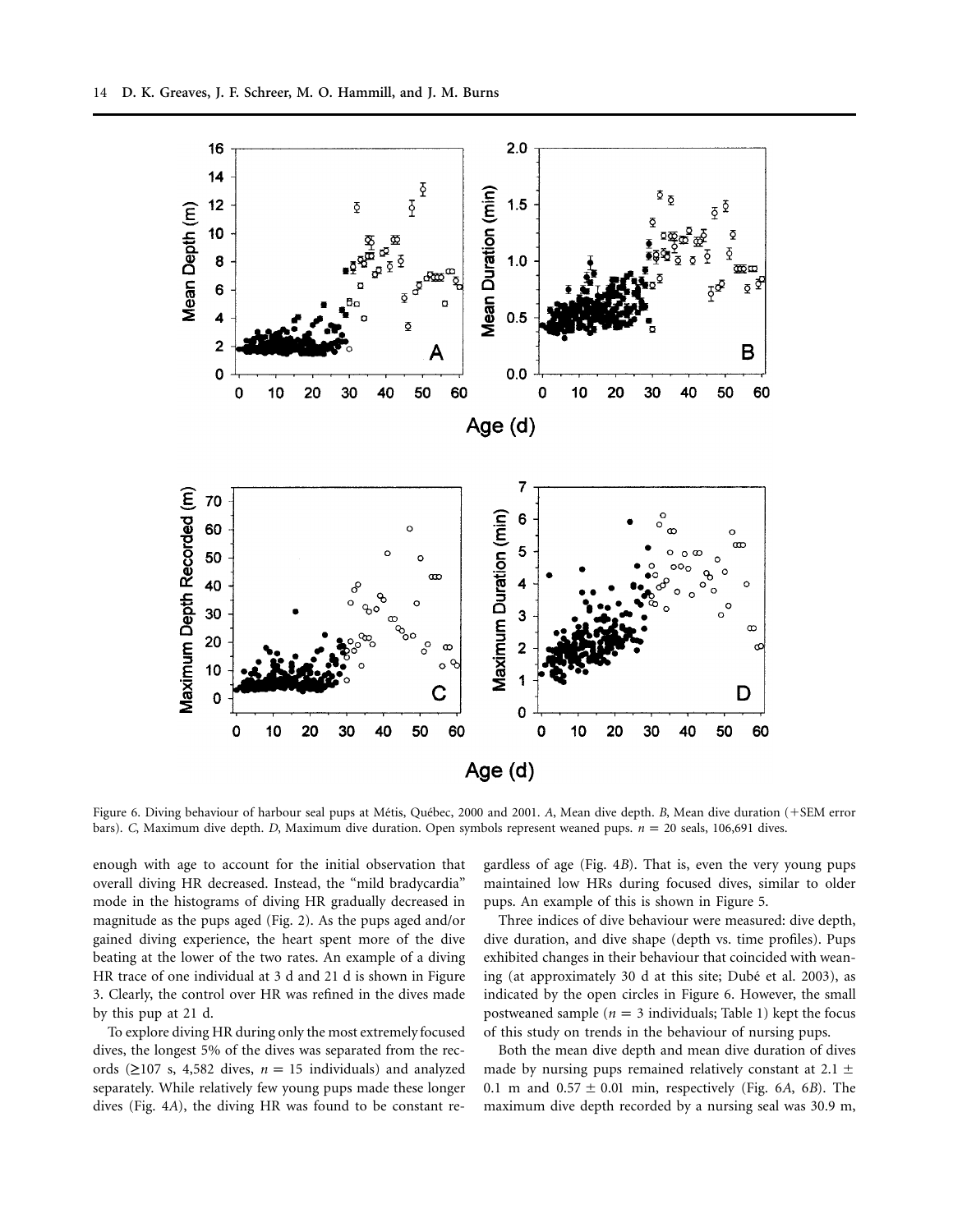

Figure 7. Relative proportion of dive shapes (depth vs. time) as a function of age for harbour seal pups at Métis, Québec, 2000 and 2001. The proportion of square dives significantly decreased after weaning (*dashed line*), while the proportion of skewed left dives increased (both *P* < 0.0001).  $n = 20$  seals, 100,730 dives for all shapes.

and there was very little increase with age (Fig. 6*C*). The maximum dive duration was 5.92 min and showed no strong upward trend with age (Fig. 6*D*). A noteworthy 4.27-min dive was recorded from a 2-d-old pup (Fig. 6*D*). The mean depth and duration values were substantially more conservative than the maximums observed. On average, weaned pups dived significantly longer and deeper than nursing pups, and their maximum dive depths were deeper and their maximum dive durations longer than nursing pups (separate *t*-tests, all *P* < 0.0001). However, there was considerable individual variability in these behavioural variables ( $r^2 \leq 0.5$  in Fig. 6 despite significance,  $P < 0.0001$  in all four cases). Nursing pups made 81%–100% square dives (Fig. 7), and the proportion of square dives decreased after weaning while the proportions of skewed left (slow descent) dives increased (*t*-test of proportions, both *P* < 0.0001). The two remaining shapes (skewed right and triangle) remained  $<$ 11% during the entire sampling period.

## **Discussion**

This study revealed that harbour seals have a remarkable and unexpected developmental strategy for matching diving bradycardia and diving. In very young pups, there are essentially two diving HRs: one mild bradycardia and one much slower and more fully developed bradycardia. Development of HR control continues via a gradual decrease in the amount of time spent at the more rapid rate rather than through changes to the mean.

This result has important implications in terms of the lability of the HR. From this and numerous other studies, it has become apparent that seals functionally exhibit a two-speed heart (Fedak et al. 1988; Butler and Jones 1997). The diving bradycardia and surface tachycardia are separate and distinct (Fedak et al. 1988), and seals show similar haul-out bradycardia and haulout tachycardia values (Castellini et al. 1994*a*; Falabella et al. 1999). Furthermore, this bimodality in HR is established before birth. In studies on the HR of foetal harbour seals, a lower HR appears late in gestation that is separate and distinct from the higher HR that had first appeared in the embryonic heart during formation (Bacon et al. 1985). This study documents agerelated changes in cardiac control during diving that also adhere to a two-speed heart theme.

A second outcome of this study was the observation that very young pups are capable of controlling their HR with similar success as the older pups but that they do so only during "serious," long-duration diving. By focusing only on these long dives, we were able to show that harbour seal pups are likely born with the ability to maintain a powerful, sustained dive bradycardia similar to the older pups. Therefore, the mild dive bradycardia we observed was a transient HR seen in only the very young seals during their shorter, routine dives.

Closely associated with the diving HR, several remarkable aspects of diving behaviour were observed. Our analysis of dive shapes suggests that mothers were likely leaving pups behind while foraging during the lactation period. On average, the dives made by these pups were very shallow. This may indicate that pups (1) remained within the shallow whelping patch during nursing while the mother was off foraging, (2) accompanied the mother but remained near the surface as she foraged far below, or (3) accompanied the mother during foraging. The last point is unlikely given the prey items of adult harbour seals. Nearly all of the pups' dives were square, which was consistent with Baechler et al. (2002), when all nursing pups' square (or U-shaped) dives are pooled. Shallow, square shapes suggest that the pups were not following the mother during her foraging dives. If this were case, we would expect more triangular-shaped dives as the pup followed the mom for as long as it could and then abruptly ascended as it approached its dive limit. As a result, we suggest the first of these three options was most likely; during this study, pups remained behind while their mothers foraged. The behavioural changes observed with weaning included deeper, longer dives as well as the appearance of skewed left-shaped dives. These behavioural shifts likely indicate exploration outside the whelping patch into nearby areas with deeper bathymetry. Similar improvements in dive duration after weaning have been previously documented (Bekkby and Bjørge 2000).

Given their habit of short, shallow diving combined with the transitory mild dive bradycardia observed here, the nursing pups have much more potential than it would at first appear. Harbour seals have, at a very early age, the physiological ma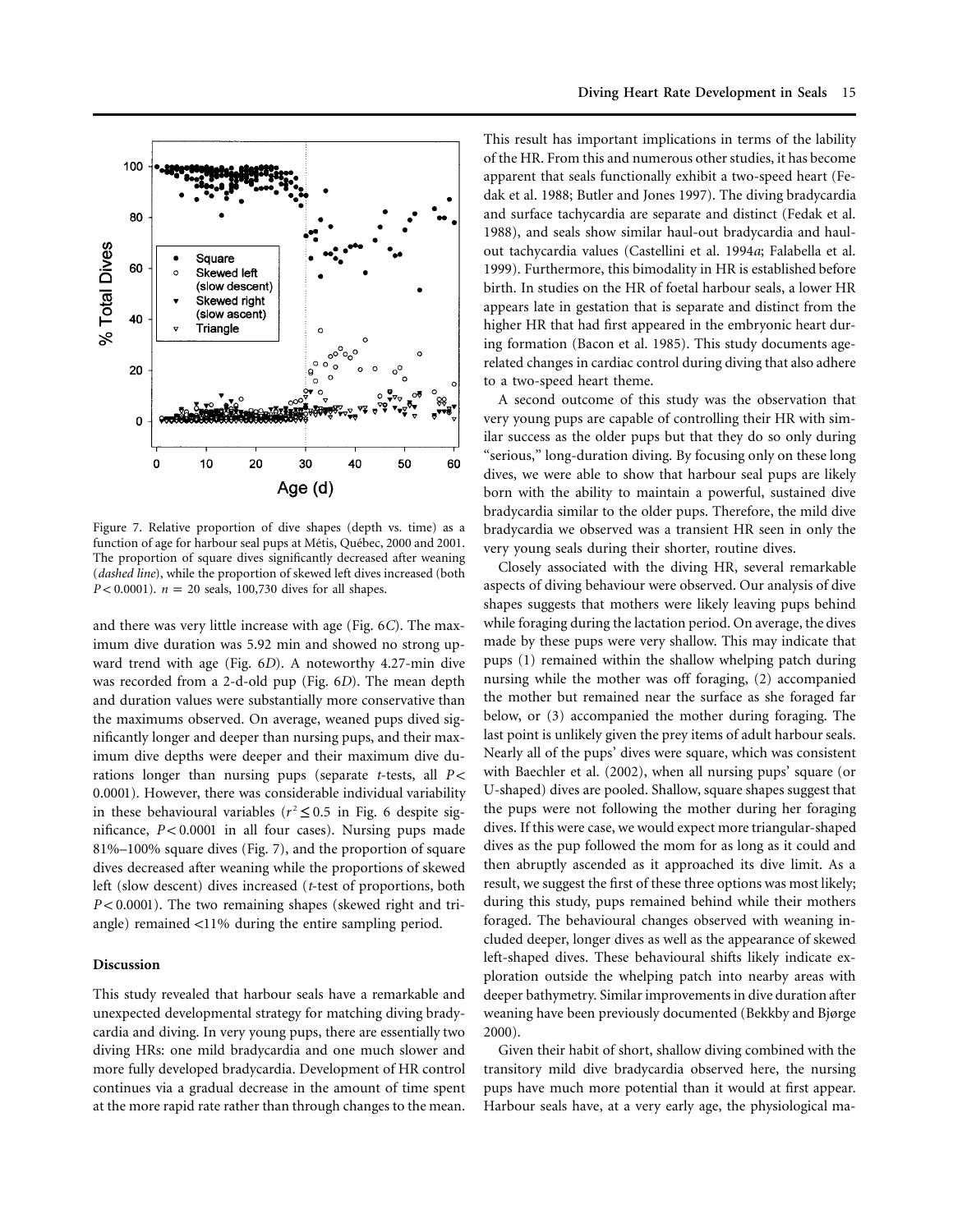chinery to induce a strong bradycardia during long duration dives. Of course, it is not surprising that the physiological system matured before the dive behaviour changed, but the reason why the strong bradycardia is not used from birth remains unresolved. Nevertheless, should the need arise for "serious" diving, such as predator avoidance, nursing harbour seal pups are able to extend their breath hold capabilities using strong dive bradycardia similar to older pups.

# **Acknowledgments**

We are grateful to many individuals for their enthusiastic help collecting data during the field seasons: P. Carter, C. Clark, D. Dion, Y. Dubé, J. F. Gosselin, M. Guirado, K. Holdaway, M. Houde, G. Jean, V. LaFouest, J. Lapierre, C. Nozères, S. Sacotte, and S. Turgeon. We would like to thank R. Hughson and two anonymous reviewers for helpful comments on the manuscript and M. Horning and R. Andrews for helpful discussions on electrode design, insertion, and attachment. SAS mentoring was provided by J. Cooper, SAS programming consultant. E. Harvey provided statistical consulting. Funding was provided by the Department of Fisheries and Oceans, Canada, and by the Natural Sciences and Engineering Research Council (NSERC) of Canada through an operating grant to J.F.S. and an NSERC Postgraduate Scholarship A to D.K.G. All procedures were conducted in accordance with the animal care guidelines set out by the Canadian Council on Animal Care and the University of Waterloo.

#### **Literature Cited**

- Bacon J.P., R.S. Mackay, H.E. Cohn, and A.F.S. Lee. 1985. Development of a bimodal heart rate pattern in undisturbed fetal harbor seals. Mar Mamm Sci 1:294–303.
- Baechler J., C.A. Beck, and W.D. Bowen. 2002. Dive shapes reveal temporal changes in the foraging behaviour of different age and sex classes of harbour seals (*Phoca vitulina*). Can J Zool 80:1569–1577.
- Bekkby T. and A. Bjørge. 2000. Diving behaviour of harbour seal *Phoca vitulina* pups from nursing to independent feeding. J Sea Res 44:267–275.
- Bowen W.D., D.J. Boness, and S.J. Iverson. 1999. Diving behaviour of lactating harbour seals and their pups during maternal foraging trips. Can J Zool 77:978–988.
- Bowen W.D., S.L. Ellis, S.J. Iverson, and D.J. Boness. 2001. Maternal effects on offspring growth rate and weaning mass in harbour seals. Can J Zool 79:1088–1101.
- Brody S. 1945. Bioenergetics and Growth. Reinhold, New York.
- Burns J.M. 1999. The development of diving behavior in juvenile Weddell seals: pushing physiological limits in order to survive. Can J Zool 77:737–747.
- Burns J.M. and J.W. Testa. 1997. Developmental changes and diurnal and seasonal influences on the diving behaviour of Weddell seal (*Leptonychotes weddellii*) pups. Pp. 328–334 in B. Battaglia, J. Valencia, and D.W.H. Walton, eds. Antarctic Communities. Cambridge University Press, Cambridge.
- Butler P.J. and D.R. Jones. 1997. Physiology of diving of birds and mammals. Physiol Rev 77:837–899.
- Castellini M.A., W.K. Milsom, R.J. Berger, D.P. Costa, D.R. Jones, J.M. Castellini, L.D. Rea, S. Bharma, and M. Harris. 1994*a*. Patterns of respiration and heart rate during wakefulness and sleep in elephant seal pups. Am J Physiol 266: R863–R869.
- Castellini M.A., L.D Rea, J.L. Sanders, J.M. Castellini, and T. Zenteno-Savin. 1994*b*. Developmental changes in cardiorespiratory patterns of sleep-associated apnea in northern elephant seals. Am J Physiol 267:R1294–R1301.
- Castellini M.A. and T. Zenteno-Savin. 1997. Heart rate scaling with body mass in pinnipeds. Mar Mamm Sci 13:149–155.
- Dubé Y., M.O. Hammill, and C. Barette. 2003. Pup development and timing of pupping in harbour seals in the St. Lawrence River estuary, Canada. Can J Zool 81:188–194.
- Elsner R. 1965. Heart rate response in forced versus trained experimental dives in pinnipeds. Hvalradets Skr 48:24–29.
- Elsner R., D.D. Hammond, and H.R. Parker. 1970. Circulatory responses to ashpyxia in pregnant and fetal animals: a comparative study of Weddell seals and sheep. Yale J Biol Med 42:202–217.
- Falabella V., M. Lewis, and C. Campagna. 1999. Developement of cardiorespiratory patterns associated with terrestrial apneas in free-ranging southern elephant seals. Physiol Biochem Zool 72:64–70.
- Fedak M.A., M.R. Pullen, and J. Kanwisher. 1988. Circulatory responses of seals to periodic breathing: heart rate and breathing during exercise and diving in the laboratory and open sea. Can J Zool 66:53–60.
- Hall A., S. Moss, and B. Mcconnell. 2000. A new tag for identifying seals. Mar Mamm Sci 16:254–257.
- Hammill M.O., V. Lesage, G. Lobb, P. Carter, and F. Voegeli. 1999. A remote release mechanism to recover time-depth recorders from marine mammals. Mar Mamm Sci 15:584– 588.
- Harrison R.J. and J.D.W. Tomlinson. 1960. Normal and experimental diving in the common seal (*Phoca vitulina*). Mammalia 24:387–399.
- Irving L., L.J. Peyton, C.H. Bahn, and R.S. Peterson. 1963. Action of the heart and breathing during the development of fur seals (*Callorhinus ursinus*). Physiol Zool 36:1–20.
- Jørgensen C., C. Lydersen, O. Brix, and K. Kovacs. 2001. Diving development in nursing harbour seal pups. J Exp Biol 204: 3993–4004.
- Kleiber M. 1932. Body size and metabolism. Hilgardia 6:315– 353.
- Lesage V., M.O. Hammill, and K.M. Kovacs. 1999. Functional